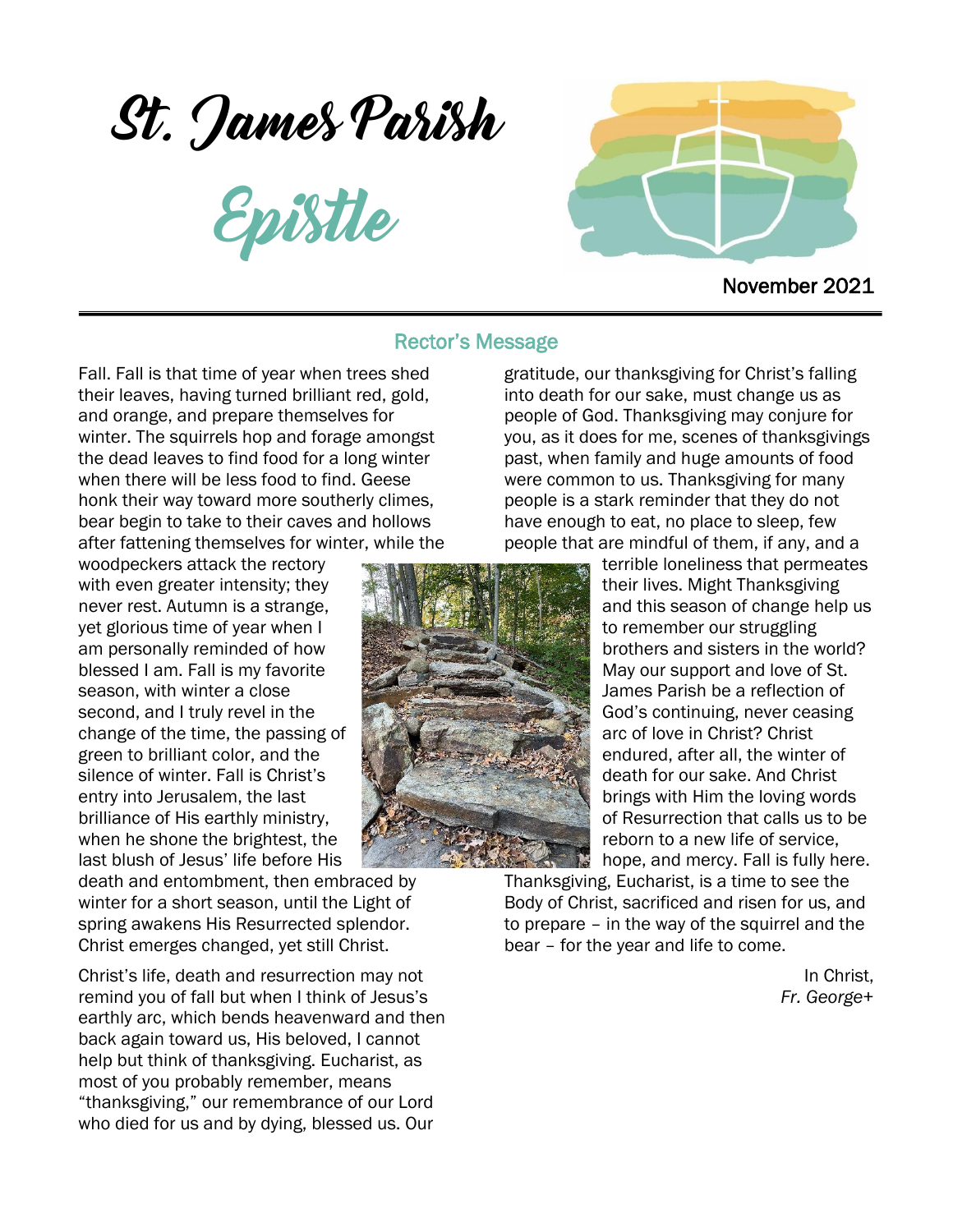## Warden's Corner

Every year at this time I think back to when I met and started dating my wife Donna. It was fall, October to be exact that we went out on our first date. It brought back fond memories of us dating an getting to know each other. The start of a new journey for both of us. It was a special time indeed.

It also brought back the memory of us beginning to look for a church. We had both felt that we needed church to be a part of our lives as we went forward and neither was attending on any regular basis. So, as some may call it, we began to church shop. Although we did not visit many we stumbled into St James. The building on the outside was gorgeous and was one of the key factors that drew us in. Once inside we were welcomed, first by the smiling ushers, then later by the rector and, finally, by a few more people, afterwards at coffee. Everyone we met were so light and cheery. As time went on, and our attendance at St. James continued, we had the chance to meet so many other people. It did not take long for us to feel at home.

Today, as a member of the Vestry, with Donna on Altar Guild and as both of us as Ushers, I am reminded of my early experiences here at St. James. I do my best to welcome all newcomers and try to spend a little time to chat it up with people I already know and those I don't know so well.

As we head into our Stewardship season, as a Vestry member, I urge all members of St. James to keep an eye out for those newcomers and to welcome them into the parish with open arms. It worked on us and sure it will work for others. We need to build St James bigger together.

Thank you!

*Jim Wilkie,* Vestry Co-Warden

# Church School update

In October we explored lessons from the Old Testament including Abraham and Sarah receiving God's promise and Joseph's Story. We made Joseph dolls with beautiful dream coats, we learned about the story of Joseph and his dreams in many ways!

For the month of November we will continue our work with the *Weaving God's Promises* curriculum and explore lessons from the Old Testament including Moses and the Blazing Bush and Gideon and the trumpets. We will also talk about the season of gratitude and how we can show God's love through gratitude.

We will also continue with Deacon Doug and our Children's Choir as we prepare to sing on Youth Sunday in December!

As always, please feel free to email me with any questions at [amy.sjyouthminister@gmail.com](mailto:amy.sjyouthminister@gmail.com) !!

# Teen Bible Study

In November, due to the Thanksgiving break we will meet on Sunday, November 14<sup>th</sup> and Sunday, November 21<sup>st</sup> following the service. All students in high school are invited and encouraged to participate! Bible Study books will be provided with some at home continuation throughout the weeks!

As always, please feel free to email me with any questions at [amy.sjyouthminister@gmail.com](mailto:amy.sjyouthminister@gmail.com) !!

# Confirmation Corner

After a year of hard work and faith exploration please join us on Sunday, November 14th, to witness our four St. James confirmands become confirmed by Bishop Suffragan Laura Ahrens! We look forward to recognizing Lila, Ben, Lindsay, and Kevin as they take the next step in their faith journey! Also, please join us after for refreshments and celebration!

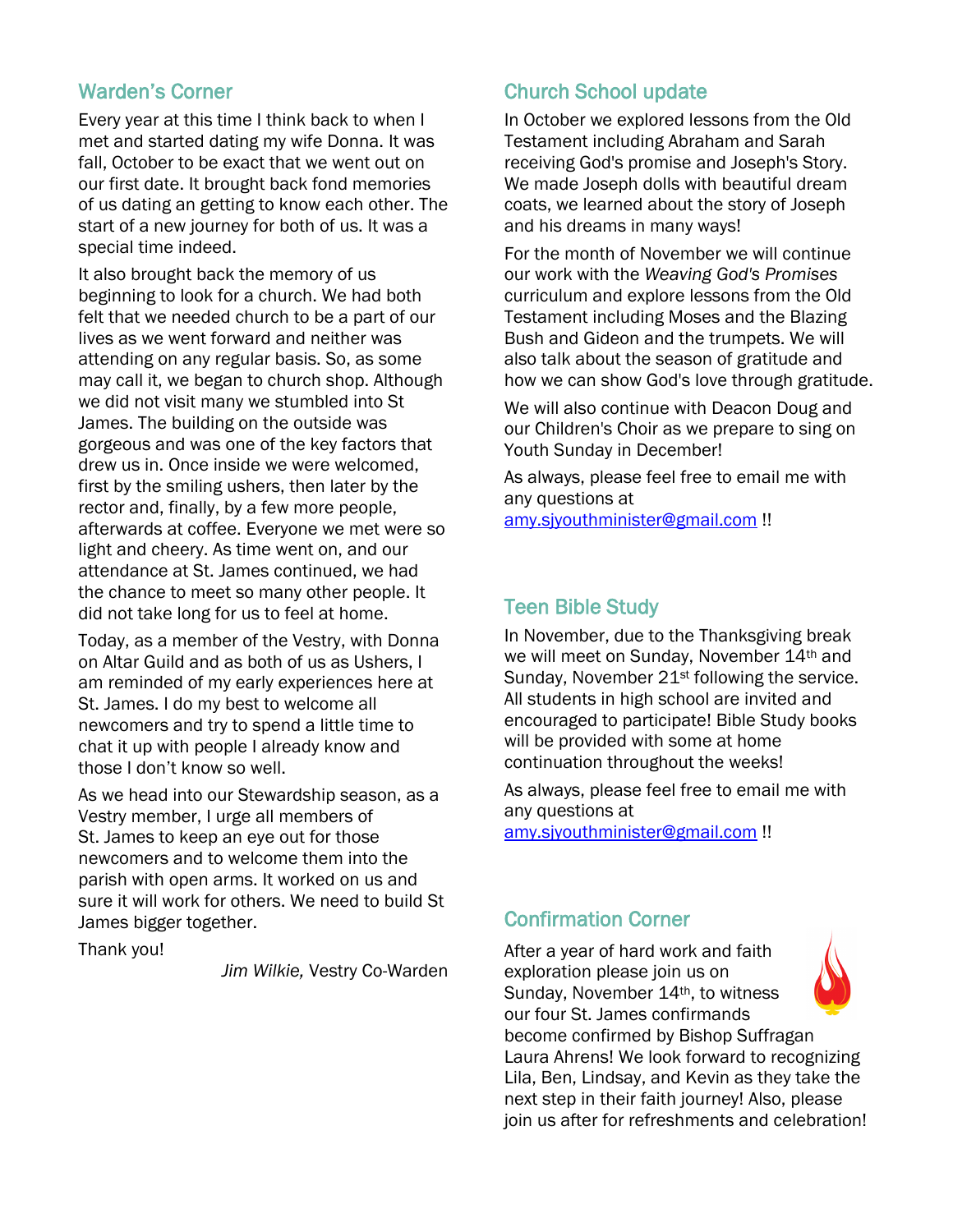## From the Deacon's bench

### *Living through Change*

On a trip to Ireland, our tour guide told us about the cultural impact created by switching from the Irish pound to the Euro. Many people thought that prices had been improperly raised by merchants taking advantage of the confusion created by the change in currency. For five years, most retailers continued to show prices in both Irish pounds and Euros, enabling shoppers to compare prices. Old age pensioners still believed they were being cheated. When asked, many wondered why the change couldn't have waited until after they were all dead! Although the Irish government proclaimed the country was sailing into a bright future, many seniors felt they had been left at the dock.

In Bristol, the place I call home, the city has decided to revamp Memorial Boulevard. This tree-lined roadway was established



100 years ago as a memorial to men who lost their lives in World War I. A tree was planted in memory of each veteran with their names engraved on an obelisk, the park's central feature. Over the years, other monuments have been added, listing the names of



veterans who died in other conflicts. I invite you to visit this beautiful park on Veterans' Day or any day, but you might want to wait until next year. City planners also decided the old bridge over the

Pequabuck river needed to be replaced, closing a major roadway for most of the year. As I wait in traffic jams on the remaining route out of Bristol to the rest of the world, sometimes I get frustrated with the need for change. I suppose it would be great if we could snap our fingers and all the improvements would happen magically. In reality, we have to endure some inconvenience to bring about change. Perhaps it's true that no one likes

change, but we live in a world that is constantly undergoing it.

I'm currently reading *Sapiens: A brief history of Humankind* by the Israeli anthropologist Yuval Noah Harari. He proposes that our success as a species arises from humankind's ability to create and respond to change. Neanderthal societies probably existed for thousands of years without any major adaptations. Our species thrived by developing a culture open to change while the Neanderthals did not. Please be kind and don't bring that up in your next conversation with a Neanderthal coworker.

Religious institutions often can be a very conservative element of society, representing a strength and a weakness. We enjoy singing familiar hymns and saying traditional prayers. But a deacon friend of mine likes to caution that the seven last words of the church are "we have always done it that way." As faithful followers of Christ, we must enjoy preserving traditions but remain responsive to the needs of society. We must be open to singing new songs and saying new prayers as we seek to find new ways to serve God and neighbor in an ever-changing world.

*Doug Engwall*, Deacon

# Sunday Adult Bible Study

Sundays at noon we gather virtually for our Bible study with a set of Letters from Paul: Ephesians and Philippians. The study guides, *For Everyone*, are available in the office with a cost of \$17 for both (1 book for each Letter). Please do not worry if you cannot afford to pay for books; no one will be left out, just let Fr. George know. All are welcome!

# Your picture in a brochure or on our website?

St. James Parish uses candid photos of various church activities on our website and in publications (like this *Epistle*). If you prefer that your photo NOT be displayed, please contact the parish office; we maintain a list of members whose likeness is not to be shared.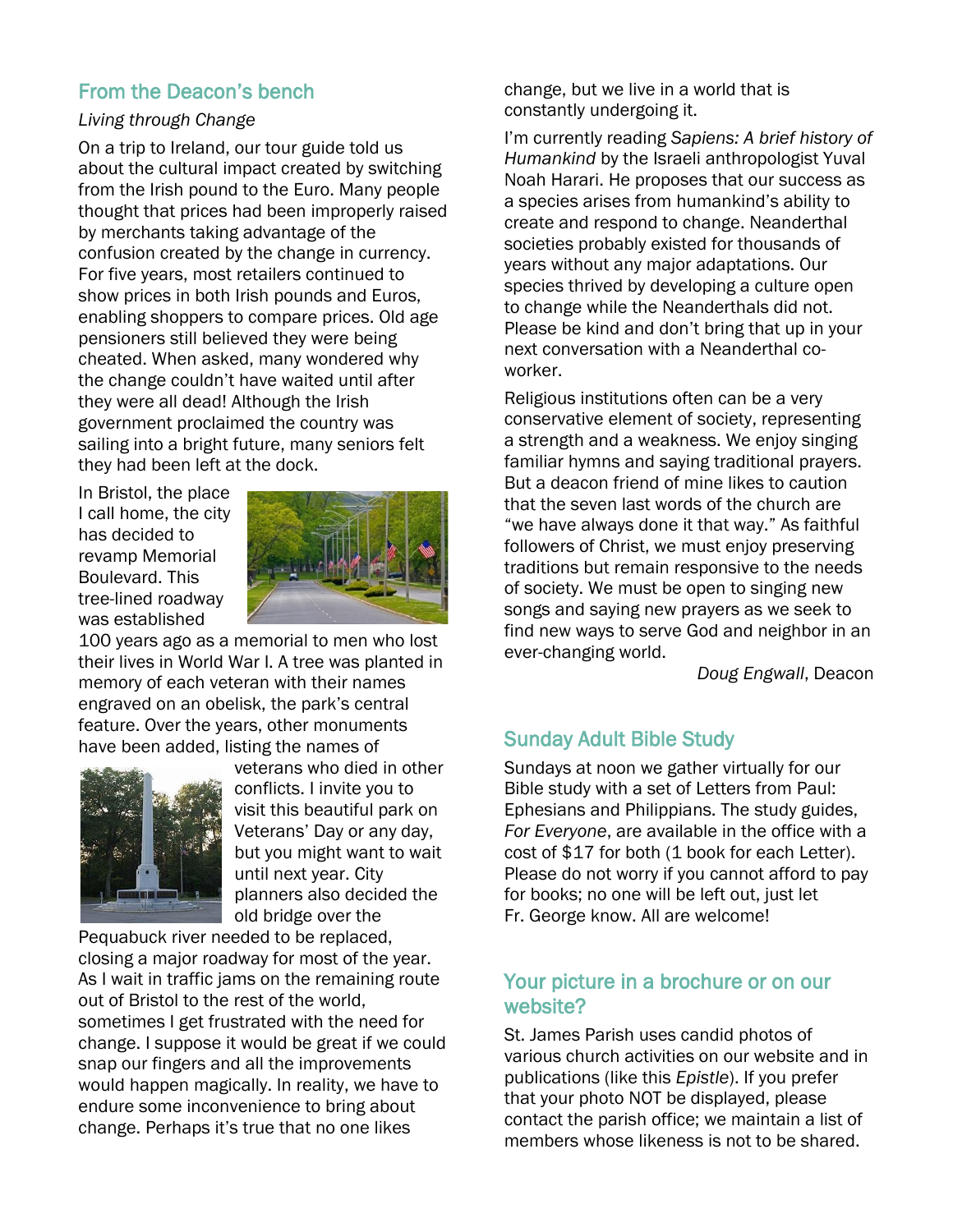# Feast of All Souls

All Souls Day is called an "optional" feast day in the Anglican tradition. All Soul's is primarily, in Western Christianity, commemorated on the 2<sup>nd</sup> of November. All Souls is generally considered to be part of All Hallowstide which includes All Hallow's Eve (October 31st, called Halloween by most in the West), All Saints Day (November 1st) and All Souls (the 2nd). All Soul's goes back at least to the 10<sup>th</sup> century when it was set aside from the All Saints celebration. In the Catholic tradition, All Saints is specifically for those who, because of the virtue of their life and being canonized by the church, have bypassed purgatory and are in the heavenly realm with Christ and the angels. All Souls, in that same tradition, is for everyone else: those who have died but must go through the cleansing time of purgatory. All Souls commemorates the Faithful Departed, all those who have gone to the next life in the faith (usually) of Baptism. It should be said that most Episcopal Churches I have been a part of and know of, commemorate All Souls



(without specifically mentioning it as such) on All Saints Day.

During and after the

Reformation, All Souls lost some of its following, but on the continent, especially in Finland, Germany, Croatia and elsewhere, All Souls is a day to remember those who have gone before us, to visit graves and cemeteries, and observe local custom. Some will leave a place at table for those who have gone before, our leave a cake or bread in a special place. In places like Mexico, *Dia de Los Muertos* celebrates Allhallowtide in a number of ways, often with festivals, parades, visits to relatives, and dressing in traditional costumes (skulls called *calaveras* in Spanish, or skeletons called *calacas*). Small altars are made and food left there for the dearly departed or left at gravesites.

All Souls celebrates our connectivity to those who have gone before us and to the reality that in Christ we are saved. We pray for the faithful departed who are either in heaven or on their journey heavenward. On Tuesday,

#### November 2nd, All Souls, we will have a special in-person only service with special prayers and absolutions for the dead at 9 a.m.

We invite you to send in the names of the departed loved ones in your lives and to send them by Monday, November 1<sup>st</sup> to the parish office at [st.james.church@sbcglobal.net](mailto:st.james.church@sbcglobal.net) and we will read their names and pray for them during the service.

# Sharing the Feast: Thanksgiving Basket **Project**

St James Parish is once again working with the Town of Farmington to supply 10 families in need



with food for their Thanksgiving meals. Due to COVID-19, we have chosen to accept only monetary donations. Community Services will then shop to provide the families their meal items. We ask that parishioners send monetary donations to the church, noting that they are for Thanksgiving Baskets. You may also use PayPal from the main page of the parish website at [www.stjamesfarmington.org,](http://www.stjamesfarmington.org/) please let the office know that your online donation is for the Thanksgiving Baskets.

All donations must be received by St James by Thursday, November 11<sup>th</sup> so that a check can be delivered to Farmington Community Services. Thank you for your generosity!

# Save The Date: Youth & Families Advent Wreath Making

As we look forward to the Advent and Christmas seasons, we invite all St. James parishioners to join us for a fun Advent Wreath Making Party. We will provide all the supplies including live greens and candle making stations to create a beautiful advent wreath



for your home!

Please join us on Sunday, December 5th following the

service to enjoy wreath making, crafts, and some treats! All are welcome to attend!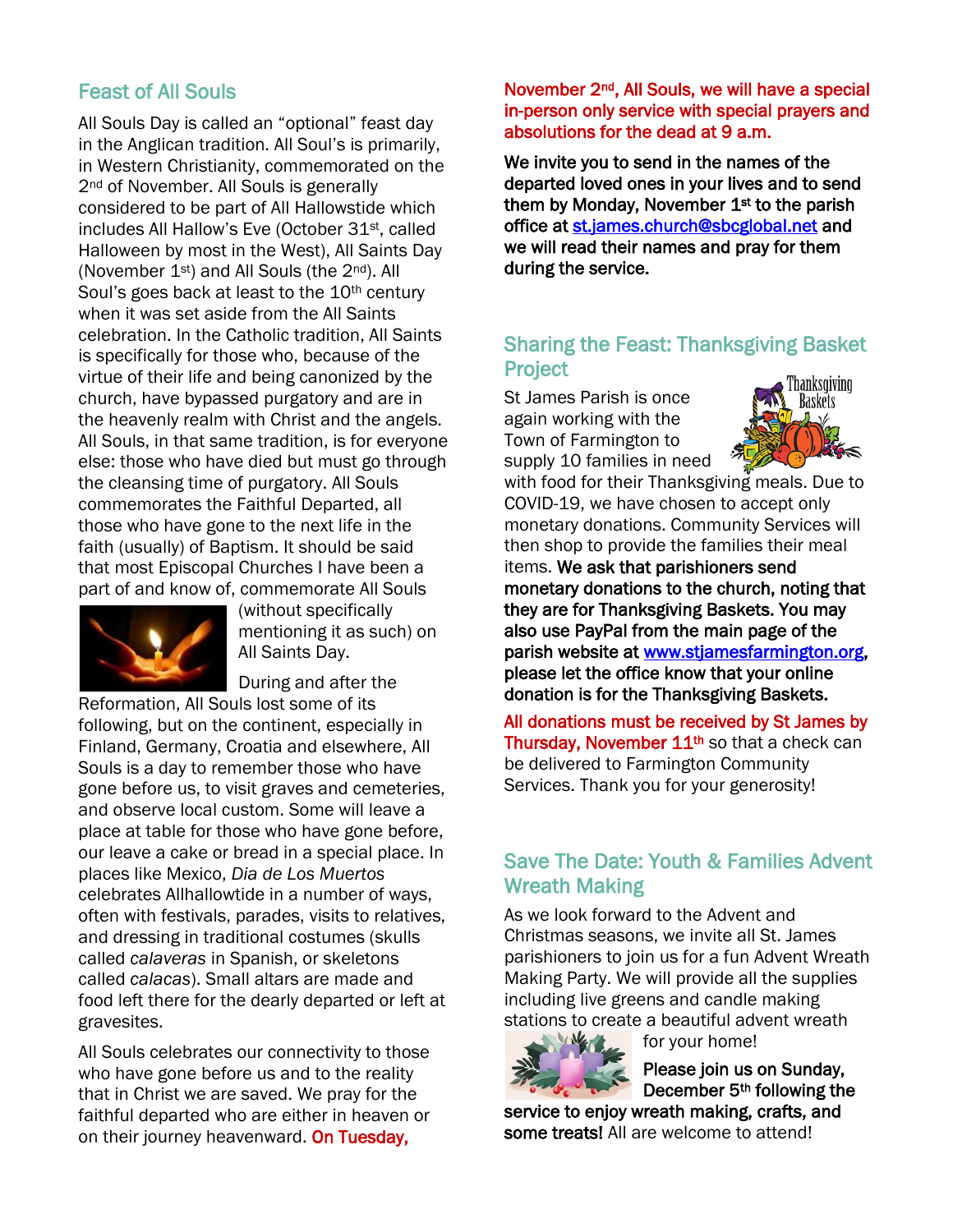## Annual Convention of The Episcopal Church in CT

Each fall in Connecticut, clergy and lay folks of the Episcopal Church in CT (ECCT) come together for Annual Convention with the intent to review and pass new legislation, engage in fellowship and conversation, and touch base on what is happening in the larger church and world. Delegates are elected from each parish (two each nowadays) to represent their communities with "voice" (they can speak to the resolutions on the agenda and in any session of Convention) and vote on policies and resolutions that come up for a vote. Each Convention is different, but all have an address from the Bishop on the state of the affairs in ECCT and small group conversations on topics of concern (such as racism, young people in the church, etc.). You were also, for the first time, able to watch the entire ECCT Convention online. Our delegate this year is Michele Briganti and Tracey Roberts as our alternate. We encourage everyone to go to <https://ecctconvention.org/> for everything you may wish to know on resolutions, conversations, and much more.

# Annual Appeal for Stewardship

Our Annual Appeal for Stewardship for 2022 officially begins on November 7<sup>th</sup>, All Saints Sunday (as commemorated), as we start the effort to support our parish needs to continue and grow her mission in Farmington and around the world. We will have a parishioner sharing their experience of stewardship at St. James and we will celebrate a Baptism,



which seems so very apropos. Our stewardship is our response to God's goodness and blessings in our lives, so please open your hearts and minds to the possibilities of your supporting St. James in the 2022 program year.

## Celebrating November Birthdays

*Susan Kramer Rebecca Tuttle Mimi Hostetter Chris Hillemeir Mitchell Ives Jim Wilkie Catherine MacKay Sheila Church Betsy Stott Erica Amato Gavin Stein Janice Riemer Kathy Bullard Jay Buth Michaela Flynn*



# Adult Christian Formation: *Conversations on World Religions & Faith*

Last month, we had a wonderful overview of our program year as Mimi Hostetter introduced us to some of the themes and the religious traditions we will be discussing and exploring in the 2021-22 program year. On Tuesday,

### December 7th, from 6:30–8 pm,

Rabbi Michael Pincus from the Congregation Beth Israel, West Hartford, will join us again (he presented on the Psalms a number of years ago) to discuss



Judaism. We will have additional program opportunities in early 2022, as we learn more about Buddhism, Islam and, we hope, Hinduism. Please put December 9<sup>th</sup> on your calendar please and join us via Zoom.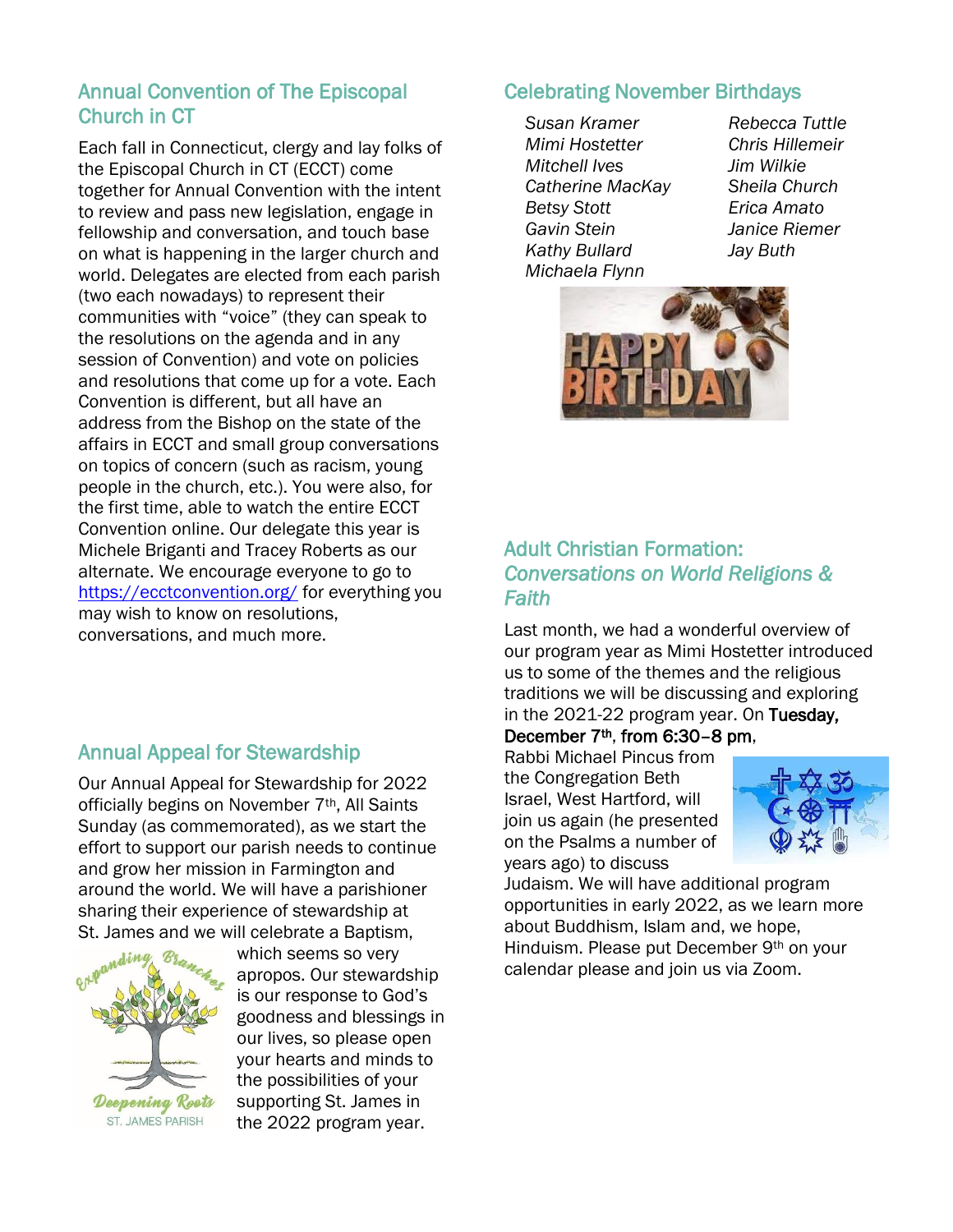# *Movements in Faith*

We've resumed the once monthly (4<sup>th</sup> Sunday of every month) worship celebration called *Movements in Faith. Movements in Faith* was developed last year, but went on hiatus due to COVID-19. *Movements* is a worshipful time intended to serve people with special needs and their families, playing simple, but fun and

worshipful music, playing a game to open, hearing a reading from scripture, and all can join in with special instruments that anyone can use! All are welcome and



invited, no matter where you are on your spiritual journey, no matter your need, no matter your tradition. For these colder months ahead, we have moved indoors to the parish hall. Many families with a member who has special needs have felt unwelcome in church settings in the past. Again, all are welcome. Our next *Movements in Faith* gathering is Sunday, November 28th at 2 pm.

# Music Notes

About 2 years ago St. James welcomed the CT Virtuosi Music Academy into the building, where they could teach private lessons in our wonderful space to students of all ages and abilities. Since then we have hosted two wonderful summer festivals with multiple outdoor concerts, expanding our music activities at St. James. Looking forward, we are excited to begin in partnership with the CT Virtuosi a concert series at St. James. This will be a great opportunity for St. James to once again host musicians of international acclaim within our beautiful space. Keep an eye out for information as we begin building this wonderful series! All the musicians that come



to our space are always so complimentary of our church space, and they enjoy using our wonderful instruments.

Last year the staff at St. James came up with an idea for a Christmas service that we could host outdoors. Unfortunately, due to weather

and stricter Covid regulations, we were not able to make it happen outdoors or indoors. This year we will once again attempt to create this outdoor experience as our early Christmas Eve service, which promises to be fun for the whole family. Caroling, hot beverages, tree decorating, fire pits, the Christmas Story, all combined into a celebratory service for the whole community. We will follow the arc of the Christmas Story from the Old Testament to the New, all interspersed with music from the choir and from the congregation. We will have a tree in the front lawn, upon which everyone can place an ornament that they have crafted, or that has some significance. Look for further announcements on this special occasion!

*Blake Hansen,* Director of Music

# Prayer Team

From time to time, The Prayer Team shares something of what has been helpful to us, in the hope that you may find it helpful, too …

Sometimes we need help ... (OK, I always need help!) to stay on a good path, and to not be overcome with the anxiety that is prevalent everywhere, it seems, these days.

This collect speaks to Christ as the One who surrounds us with arms of Love. It is from the New Zealand Prayer Book.

A Collect

Christ be within us to keep us, beside us to guard, before us to lead, behind us to protect, beneath us to support, above us to bless. Amen.

St. James Prayer Team … Praying together for you *Always available, always confidential*

> Pat Clark Carol Kirkwood Donna Paye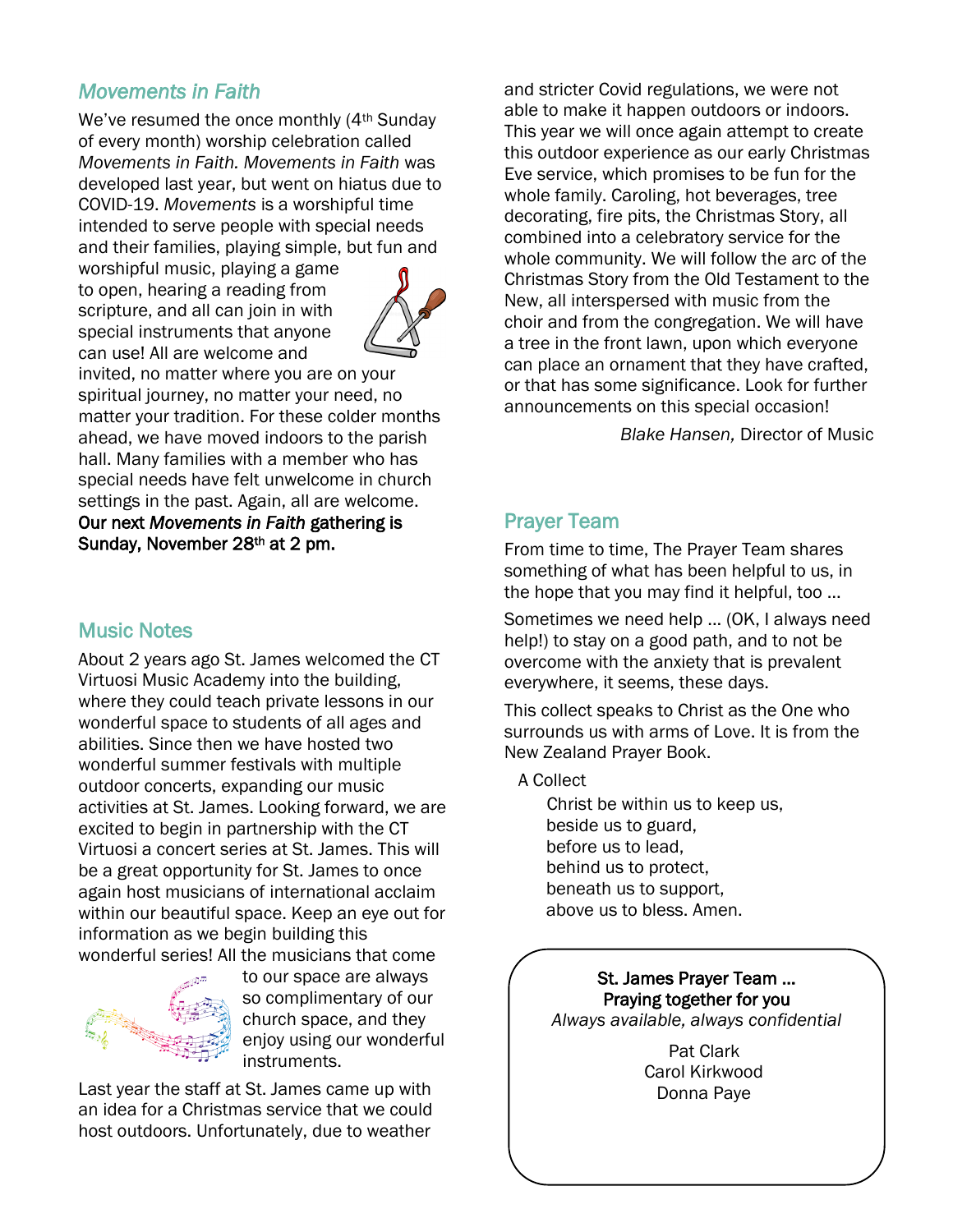### Minutes of the Vestry of St. James: September 16, 2021

Present via Zoom: Fr. George Roberts, Carol Kirkwood, EJ Ososki, Kim Pereira, Jim Wilkie, Mimi Hostetter, Robyn Shover, Tom Nelson, Foster White, Anna Whilby Absent: Kimberly Faubert, Maina Rice

Meeting called to order 7:08 pm

Minutes of June 17, 2021, Vestry Meeting Foster moved to accept the minutes. Mimi

seconded. Unanimous vote to accept the minutes.

#### Ministry Reports

*Finance/Treasurer's report – August 2021* Foster moved to accept the report. Mimi seconded.

Discussion: Reported that Invested funds are following all Diocese requirements as St James oversees own investments vs having Diocese oversee.

Unanimous vote to accept the financial report.

#### *Capital Campaign Project Feasibility Update – Improving Building Accessibility*

Discussion: It is a slow process – it has been more difficult than anticipated getting subcontractors to come out and give quotes for project. Since building is old, original schematics not necessarily accurate. Once any testing is done and something is found, it would have to be removed, as it was now disturbed in testing. What will it all mean for costs? What options are there? Motion made by Mimi seconded by Jim that a small task force/committee be formed to look at options to make parish building more accessible and then bring the information to the full Vestry for review. Unanimous vote to proceed with motion to form a task force to investigate options to improve accessibility of parish building.

#### *Stewardship Project*

Parishioners Kim Pereira, Anna Whilby, Linda Larkin, Mimi Hostetter, and Fr. George completed online stewardship training in April 2021. They have been working on Stewardship Appeal plans for this Fall. Lots of creative

ideas will be implemented including a Stewardship logo.

*Youth Ministry & Church School*  The first Church School class was held on Sunday September 12<sup>th</sup> where 10 children attended and 1 youth helper. Grades K-6 are combined for this school year. Teachers are volunteering from the parish and Amy Steele, Director of Children & Youth Ministries providing support and guidance. Grades 7-12 are combined with 3-4 youth so far starting a Bible Study led by Amy Steele. Nursery is available, supervised by Laura Vacca.

#### New Business

*How are folks doing?*

- Choir glad to be back even if outside.
- Things are a bit tricky and can be stressful – given that all was going in a positive direction with decrease in COIVD outbreak and then a setback with an uptick. Not having kids vaccinated is stressful. What will attendance be like when we move to all indoors services?
- Concerns about whether people come back to church – what will happen to church in the future? Hartford Seminary is currently doing a study on this.
- Church school is social distancing inside for class, being mindful to allow kids time outside as much as possible.
- Prayer Team struggles with not having prayer time in person with people. Open to ideas.

#### Old Business

*St Mark's – New Britain* 

• St Mark's is continuing to look at what is in their future and Fr. George has met with parishioners from St Mark's in a listening capacity. Over the past year or so we have had parishioners from St Mark's transfer to St James.

Jim made a motion to adjourn. Foster seconded. Unanimous vote to adjourn. We adjourned at 8:39 pm and closed in prayer.

Respectfully Submitted

 Carol Carol Kirkwood, Clerk